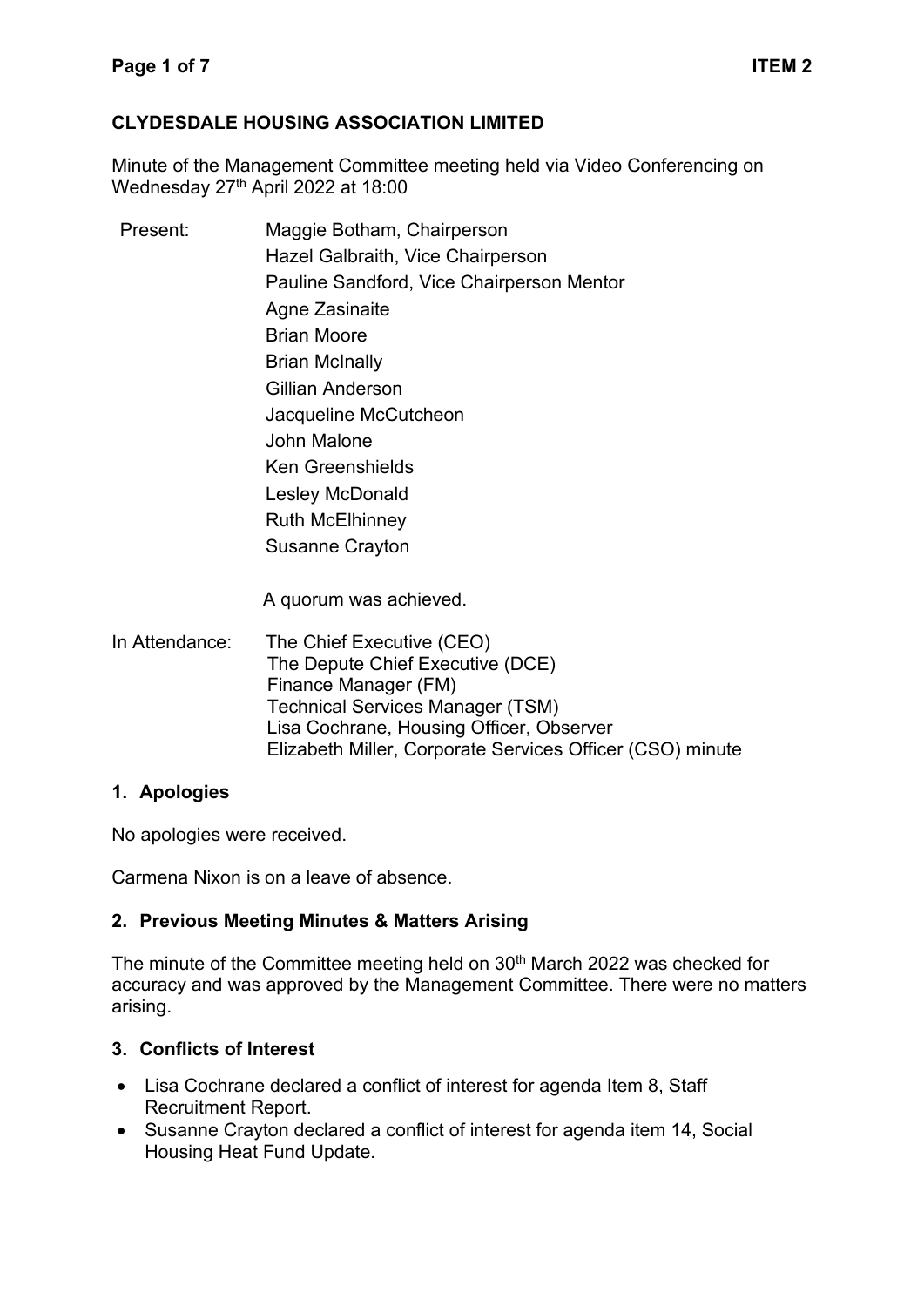# **4. Notifiable Events**

The Chairperson asked the CEO to present the report. The CEO gave Committee an overview of the report and advised they had no further updates to report.

i) Committee considered the report and agreed that the actions of the Association have been satisfactory in relation to Notifiable Events.

## **5. Actions from Previous Meetings**

The Chairperson asked the CEO to present the report to Committee. The CEO gave Committee an overview of the report and advised they had nothing further to add. Committee discussed:

- Page 1, meeting 26<sup>th</sup> June 2019, Committee to identify subjects for study visits to other RSLs. – The CEO told Committee that this item will be reviewed once they receive the one-to-one meeting report from SHARE.
- Page 1, meeting 29th September 2019, Invite MC members to arrive for meetings at 5.30pm to meet new members. - Committee agreed to commence face to face meetings in the office from the  $25<sup>th of</sup>$  May 2022. Arrangements will be put in place for Committee members who wish to join the meeting via zoom.
	- i) Committee considered the Actions from Previous Meetings Report and agreed progress is satisfactory.

## **6. Agreement on Items for AOCB**

The Chairperson asked Committee if they had any items, they wished to discuss under AOCB. Committee advised they had no AOCB items to discuss.

## **7. Corporate Scorecard**

The Chairperson asked the CEO to present the report to Committee. The CEO gave Committee details of the content and format of the report. They advised Committee that the Management Team will be reviewing the report and asked for their views and suggestions on content and format, Committee discussed:

- The option of downloading the report to the Management Committee's secure area of the website rather than sending it out in the meeting papers – Committee agreed that this is an option however, they requested that they receive a report detailing the targets missed and the reasons the targets were missed.
- The overlap in reporting within the Corporate and Housing Scorecards Committee discussed removing overlapping data to reduce the report size.
- Corporate Scorecard Committee discussed the reports they receive regarding GDPR, Data Breaches, Subject Access Requests, Freedom of Information Requests, Environmental Information Requests and Health and Safety. To reduce the number of reports they receive they suggested that the information be included in the Scorecard.
- Corporate Scorecard Committee asked if information on funding applications and funding received/spent could be included in the Scorecard.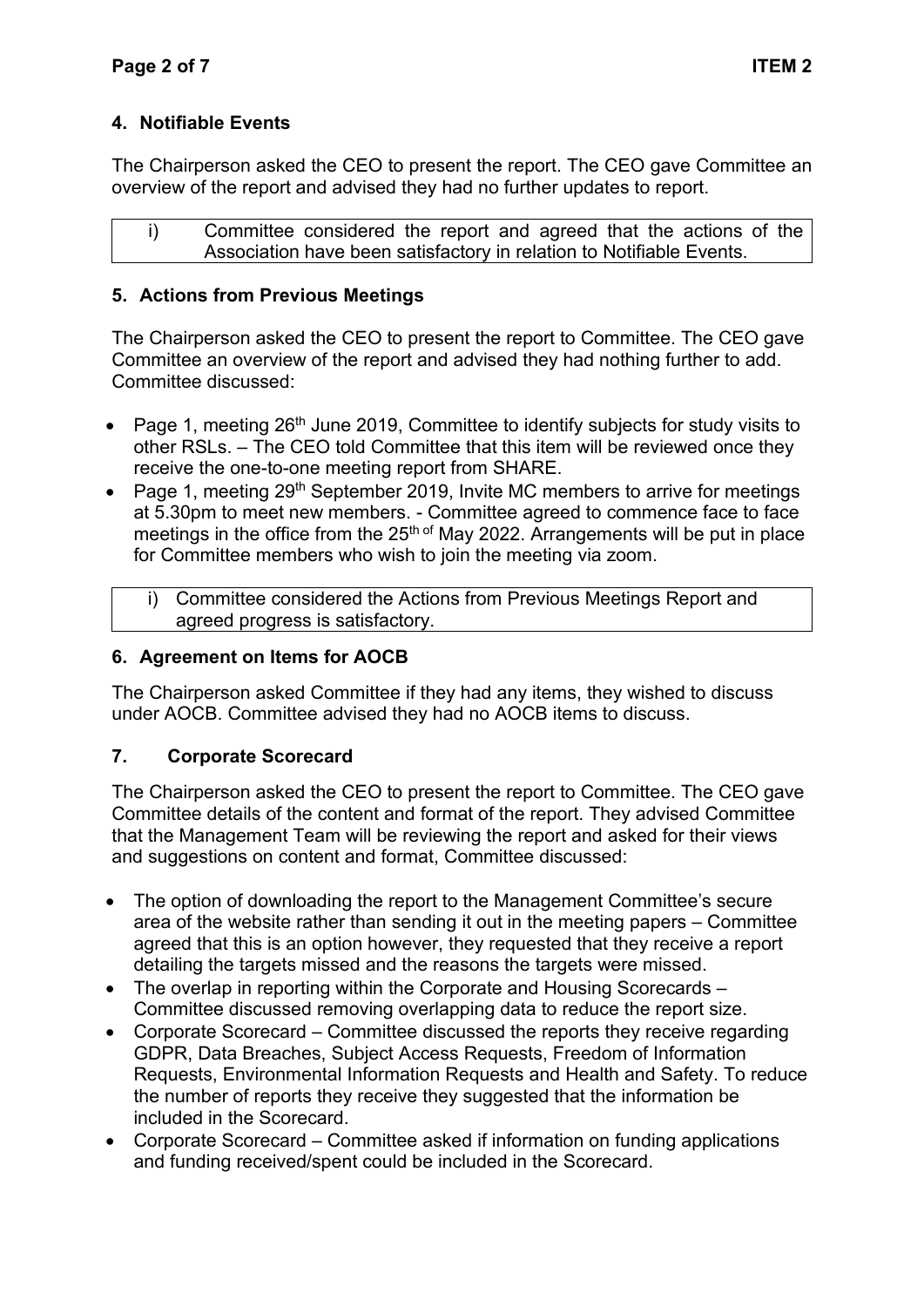The CEO advised that the Management Team take on board Committee's views and suggestions when reviewing the Scorecard content and will return to Committee with a draft report at a future meeting.

## i) Committee noted the content of the report.

Lisa Cochrane left the meeting at 18:24.

## **8. Staff Recruitment Report**

The Chairperson asked the CEO to present the report to Committee. The CEO gave Committee full details of the recruitment process for the Housing Manager post. They made Committee aware of the impact the appointment of the successful candidate would have on the Housing Management Team. They told Committee of the work the DCE will put in place to develop a comprehensive handover/personal development plan and implement this in partnership with the CEO to ensure that appropriate duties are handed over and that the new Housing Manager is competent in all duties prior to the DCE'S retirement in December 2022.

The TSM made Committee aware that the current permanent Technical Services Officer had submitted her resignation after being offered a permanent post elsewhere and their last day of employment with the Association will be Friday 29th April 2022. The TSM advised that they had contacted EVH to discuss what the best course of action should be given the Association are now seeking two new members of staff. The advice from EVH was to conduct an open external recruitment. The TSM advised that they were now seeking Committee approval to go ahead with the recruitment as soon as possible. Committee discussed:

- Conducting exit interviews The TSM advised that, on the rare occasions staff resign from CHA, exit interviews are conducted.
- If reporting to Management Committee hinders the recruitment process The CEO advised that the Association's Recruitment Policy states that when recruiting for new or vacant posts CHA will conduct a job analysis, often conducted by the relevant Management Team member in liaison with the CEO or DCE and the Management Committee.

This involves assessing whether the post must be filled and how it could be filled, what would be the adverse effects of not filling it or if the work could be distributed amongst existing staff. The CEO told Committee that by following the steps in the recruitment policy it can, on occasions, slow down the recruitment process however, by following the process it shows the Association's recruitment process is open and transparent.

• The recruitment panel for the Technical Services Officer posts – The CEO advised that the TSM, EVH and the CEO would make up the recruitment panel.

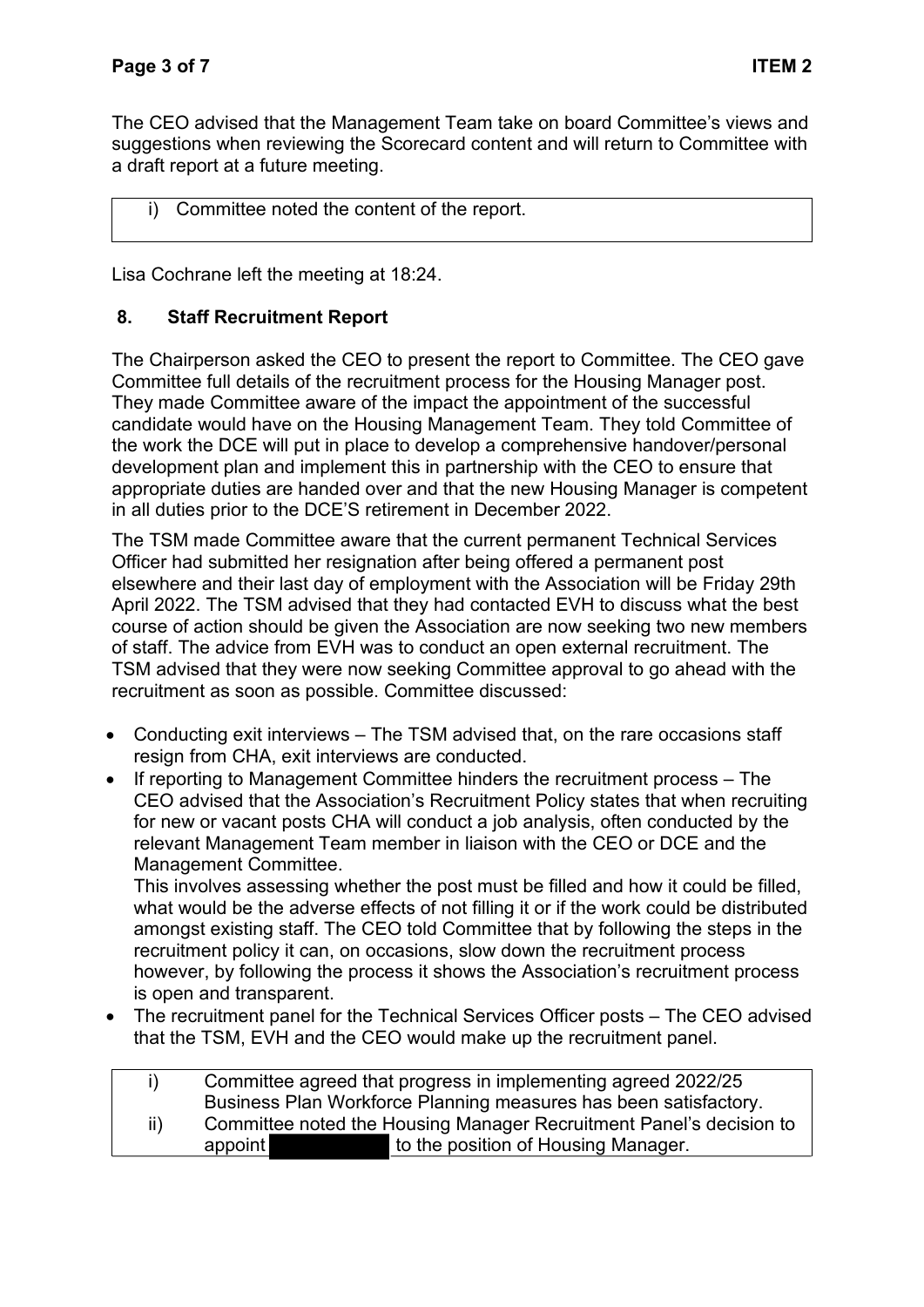- iii) Committee agreed to the recruitment of a Housing Officer at EVH Grade 7, Spinal Point 22-25.
- iv) Committee agreed to the recruitment of 2 x Technical Services Officer, EVH Grade 7, Spinal Point 22-25.

Lisa Cochrane returned to the meeting at 18:47.

### **9. Future Development Programme**

The Chairperson asked the CEO to present the report. The CEO summarised previous updates on this topic then provided an update on the local Community support received for the potential Market Road, Biggar project, i.e., that an indicative cost plan had been requested from Glenesk Homes for the purposes of carrying out a financial appraisal. Committee discussed:

- Training for Management Committee members The CEO advised that appropriate training on housing development would be arranged for Committee Members in due course, should the initial financial appraisal prove positive.
- The redesignation of the site The CEO advised that they hope the support received from local groups will have a positive impact on any future application to use the site for social housing.
- Inflation, private finance, and grants. The CEO gave Committee details on these issues and how they will impact on the cost plan.
- Partnership working the possibility of future partnership working with another RSL was noted, should the full proposed project represent an unacceptable risk to CHA.
	- i) Committee noted the content of the report and agreed the level of progress made on this activity is satisfactory.

### **10. Post Contract Development Projects**

The Chairperson invited the TSM to present the report. The TSM gave Committee an overview of the report and advised they had no further updates.

i) Committee considered the report and agreed progress is satisfactory.

The Chairperson announced a comfort break at 18:48 and asked attendees to return at 18:57.

### **11. Housing Quality & Maintenance Scorecard**

The Chairperson invited the TSM to present the report. The TSM gave Committee an overview of the report. They highlighted to Committee the changes to:

o outcome 4, P2, Percentage of stock meeting the Scottish Housing Quality Standard (SHQS) - excluding exemptions and abeyances -at the reporting year end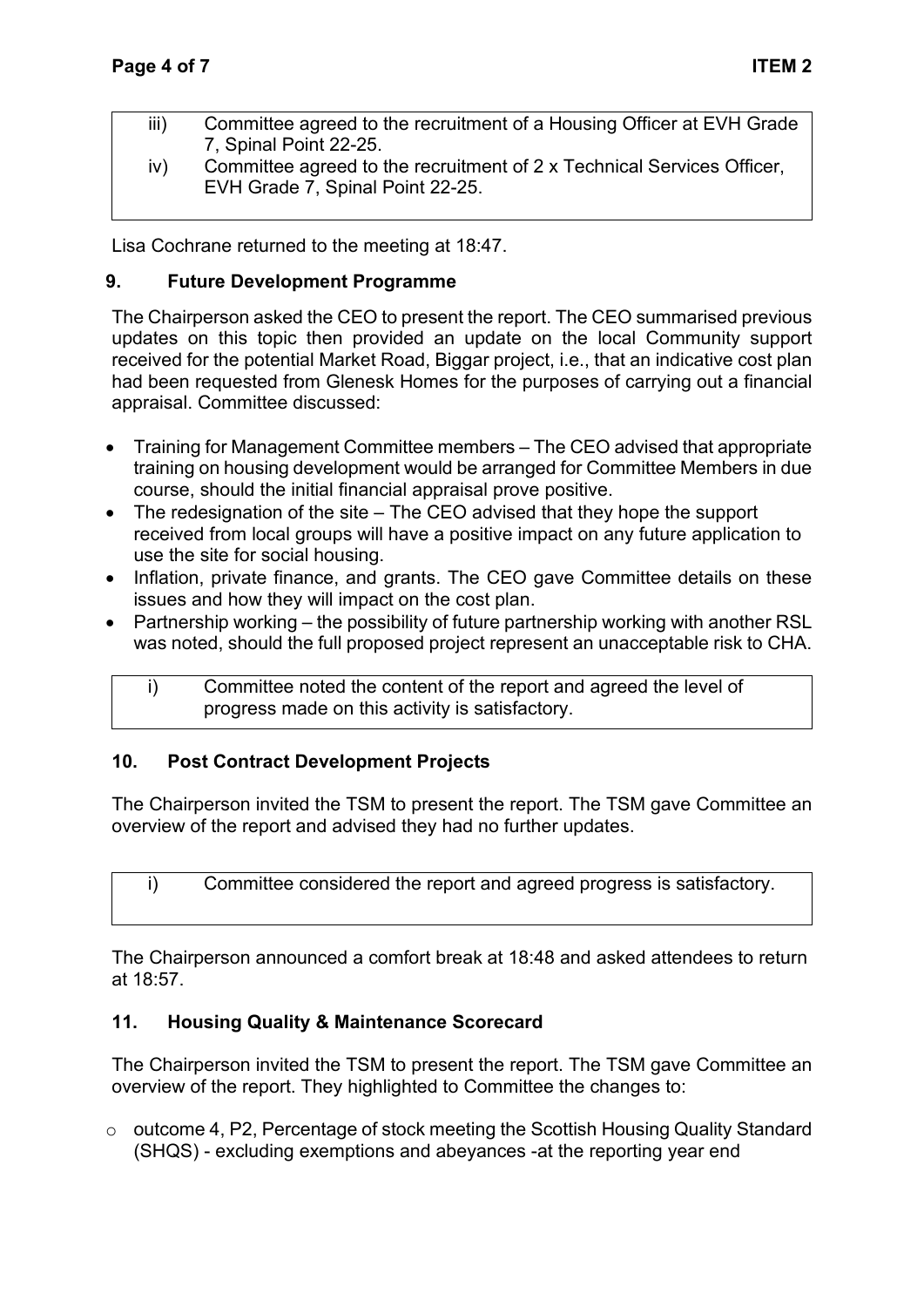o outcome 4, P3, (EESSH) - Number of properties that meet EESSH (Cumulative)

The TSM told Committee that these positive changes are due to the challenging work conducted by the Technical Services team. Committee thanked the Technical Services Team for all their hard work and effort.

| Committee noted the content of the report. |
|--------------------------------------------|
|                                            |

## **12. Planned & Cyclical Maintenance Progress**

The Chairperson invited the TSM to present the report. The TSM gave Committee an overview of the report and advised that staff working on the full central heating contract are now dealing with properties where there are management issues. Staff from both the Technical Services and Housing Management Teams are working closely to gain access and have works completed.

i) Committee noted the content of the report.

## **13. Tenant Safety Report**

The Chairperson asked the TSM to present the report. The TSM gave Committee an overview of the report and advised they had no further updates to report.

i) Committee agreed that adherence to the Association's statutory responsibilities is satisfactory and evidence enough for assurance purposes.

Susanne Crayton left the meeting at 19:03

### **14. Social Housing Heat Fund Update**

The Chairperson asked the TSM to present the report to Committee. The TSM gave Committee details of the funding CHA received in March 2021 and how this funding had been distributed to tenants. They also made Committee aware of the work conducted by both CHA staff and the Wise Group and the additional support tenants received due to this project.

The TSM told Committee that the Association had received further funding from the Social Housing Heat Fund and the process of how and when this would be distributed to tenants. Committee discussed:

- The tenant stories in the report and how much they appreciated the work conducted by CHA and the Wise Group in supporting CHA tenants.
- Promoting the work CHA and the Wise Group have conducted supporting CHA tenants – The CEO advised that, in addition to the article in the Association's newsletter, they will send a press release to the local press and to Scottish Housing News.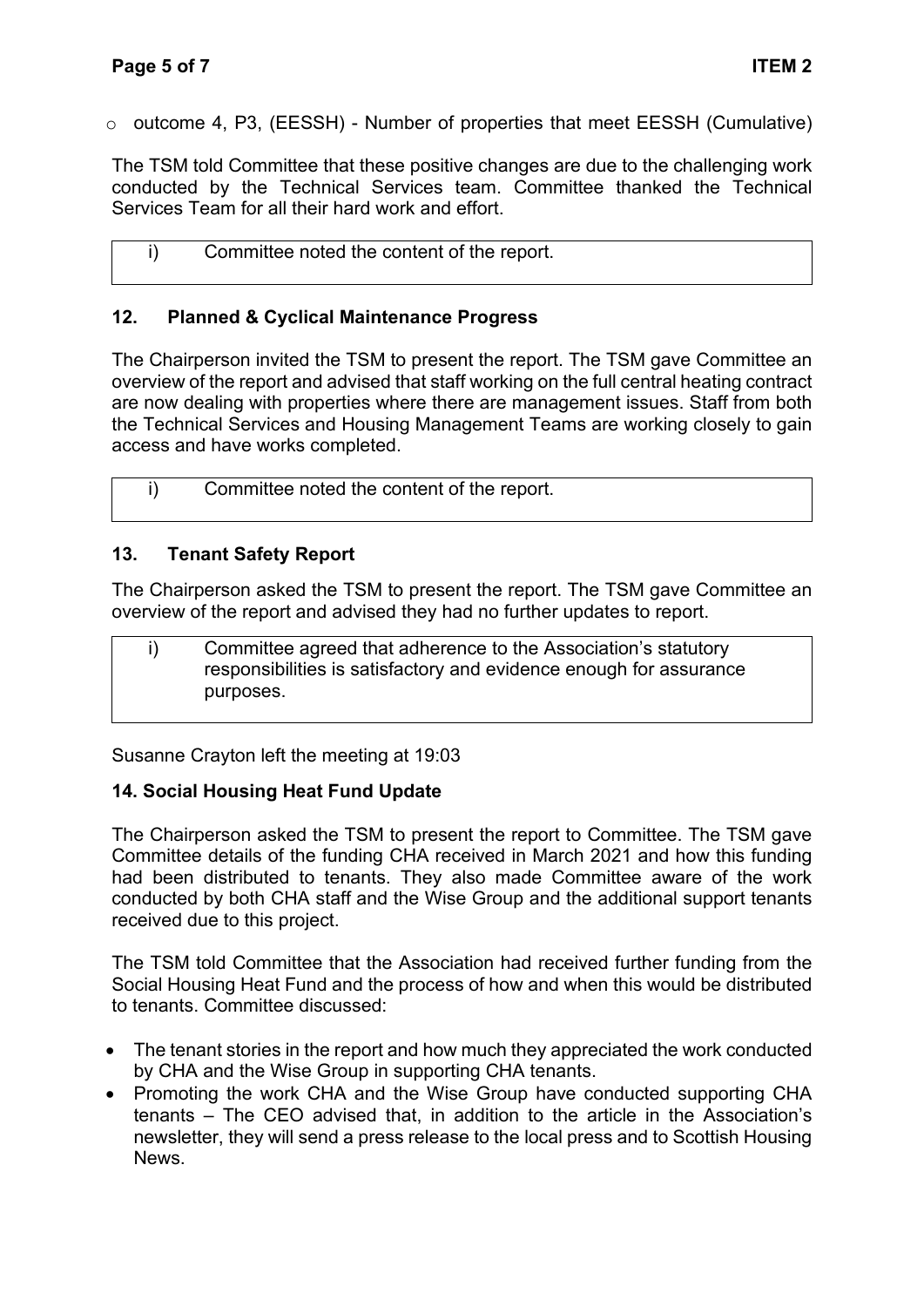i) Committee noted the progress being made.

Susanne Crayton returned to the meeting at 19:12.

## **15. Annual Eviction Report**

The Chairperson asked the DCE to present the report to Committee. The DCE provided Committee with details of why no court action was instructed in 2021-2022. They made Committee aware of the Tenant Hardship Fund and gave details of the £11,000 the Association accessed on behalf of eleven tenants. They told Committee that by accessing the fund several tenants, who would otherwise have been the subject of court action, had most of their debt paid off.

i) Committee considered and agreed that there was sufficient information contained with the report.

### **16. Internal Financial Control Policy Review**

The Chairperson invited the FM to present the report to Committee. The FM gave Committee an overview of the report and advised they had no further updates. Committee discussed:

- Policy, page 14 items 11.7 & 11.9, variances- The FM advised that material variances from budget will be covered in the Notes to the Management Accounts.
- Policy, page 19, item 16, Books, registers and computer data, Land disposals register - The CEO advised that disposals of properties were covered under the Standing Orders.
- Policy, page 32, organisational chart Committee agreed that changes to the Organisation Chart could be made when staffing changes happen e.g., The DCE's retirement and the TSM becoming DCE without taking the Policy back to Committee.
- i) Committee considered the proposed changes to the Internal Financial Control Policy and approved the revised Policy.

### **17. Fire Safety Policy Review**

The Chairperson asked the TSM to present the report to Committee. The TSM told Committee that this was a new policy and was being introduced to outline CHA's responsibilities in terms of Fire Safety.

They advised that external assurance had been sought by external consultants, ACS Risk, and they have confirmed that the policy contained all relevant references to current legislation and is robust enough to ensure that CHA is adhering to its statutory responsibilities.